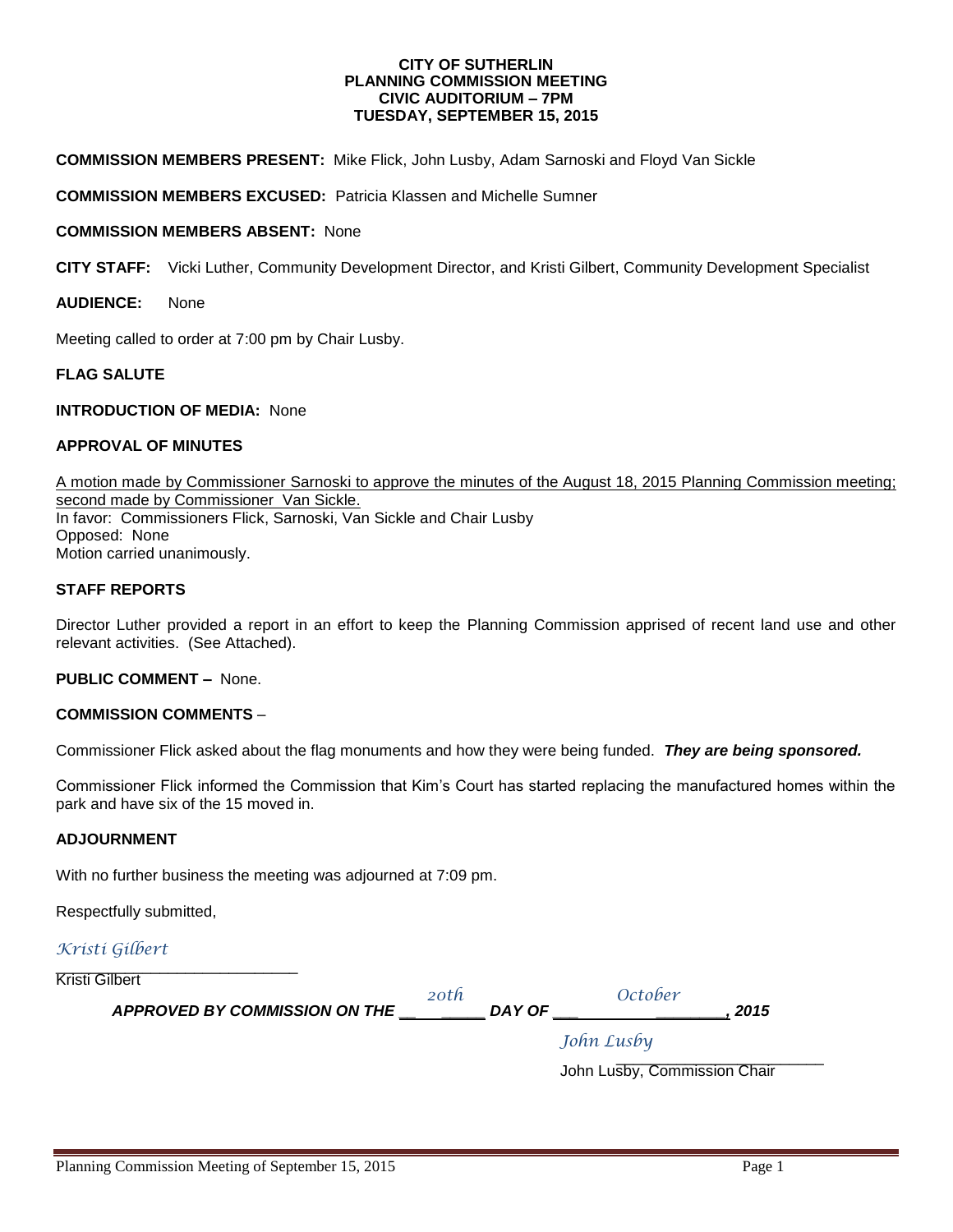

**126 E. Central Avenue Sutherlin, OR 97479 541-459-2856 Fax: 541-459-9363 [www.ci.sutherlin.or.us](http://www.ci.sutherlin.or.us/)**

# *City of Sutherlin*

Date: September 15, 2015 To: Sutherlin Planning Commission From: CDD, Vicki Luther Re: Monthly Activity Report

This report is provided in an effort to keep you apprised of recent land use and other relevant activities. *Dd*

# **TRANSPORTATION**

**Red Rock Trail, Phase 2 (Waite Street to Nicholas Court) –** Bid awarded and notice to proceed submitted to JRT Construction. Much preparation work has taken place this past month. The two new bridges have been placed; one at Willamette and one at Sea Street. Excavation and paving of trail scheduled for September with seeding, signs, bollards, etc. to follow in October. The construction contract calls for project to be completed by end of October. *D*

# **UTILITIES**

**Wastewater Treatment Plant Improvements** – Pre-design contract awarded to Dyer Partnership and scheduled for completion by the end of this year. Dyer is planning on a Council presentation at the September 28<sup>th</sup> meeting.

# **LAND USE ACTIVITY** *D*

# **Building Worksheets approved –**

- 485 Quentyn Single Family Residence *jfjdkdl*
- 706 W. Sixth Shed
- 944 E. Third Solar panels on roof
- $\bullet$  1484 W. Central Signs
- 145 Myrtle Street Restaurant, Bar and Vapor sales

# **Commercial changes**

- *1.* Dollar General **Now Open**
- *2.* Kim's Court Removing 15 old mobile homes and replacing with new Park Models, These homes are to be 14' wide and either 28' or 32' long. Each unit to have a minimum ten-foot wide landscaped side yard, a front sidewalk with one parallel parking space. They are placing the first units now with more to come in 2016 (total of 15). New sidewalks will be installed along N. State Street between First and Second Avenue – after all units have been placed.
- *3.* Rifes closed
- *4.* Dollar Tree (the old Rifes) working to pull permits

### **Active Land Use Application status**

**SUB 13-01: Brooks Village** (Avery) subdivision: 151 Pear Lane **Extension awarded**

**SUB 13-02: Fairway Ridge** (Galpin) subdivision: Scardi Blvd. Plan is to begin infrastructure this spring/summer. (*some clearing has occurred; conditions still in process)*